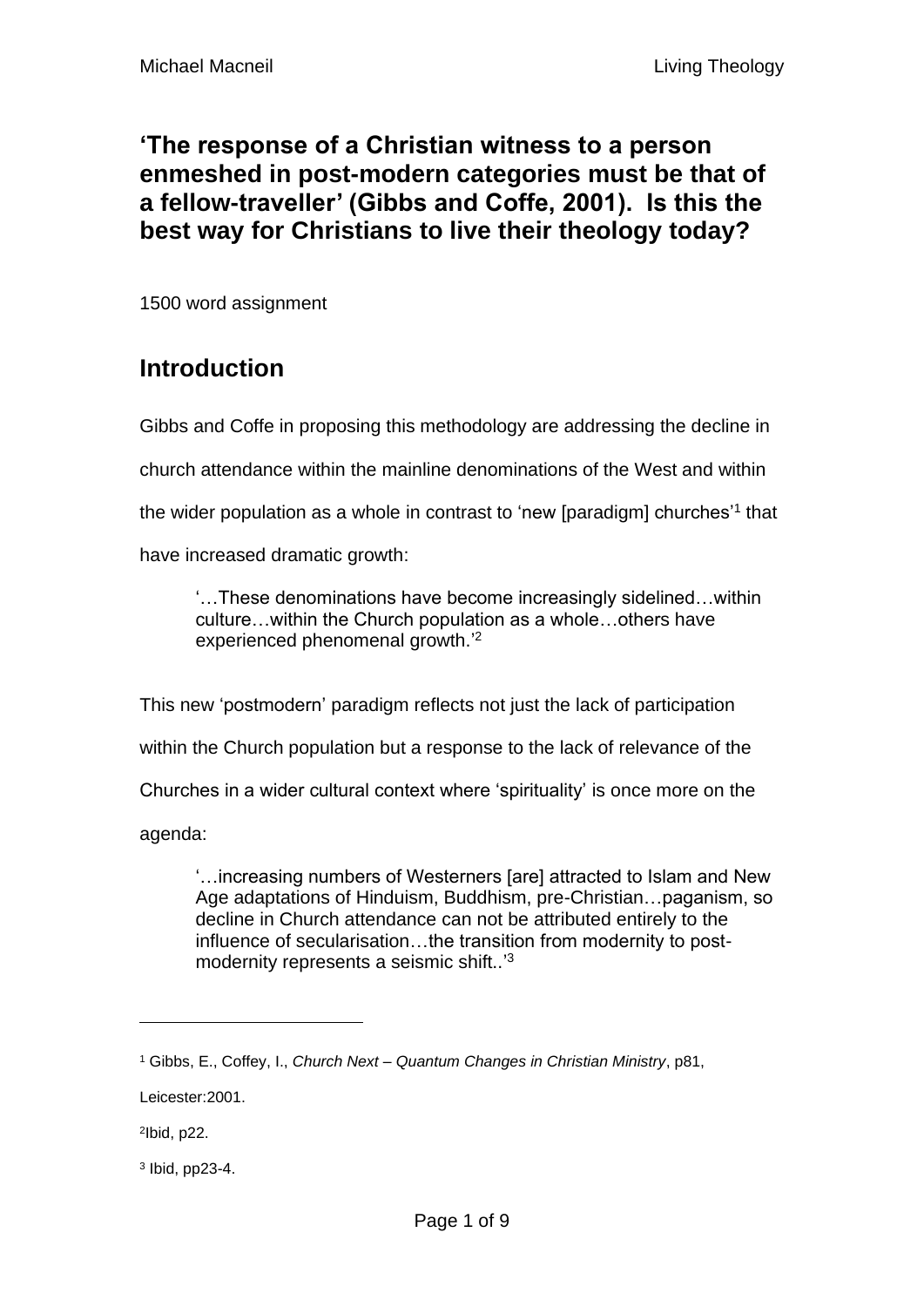The main body of this essay will be concerned with examining this "postmodernism" and the Christian response to it. Finally, it will offer a critique of this relationship.

## **Postmodernism and Christianity**

Modernity has been defined as an 'understanding of the world through autonomous human rationality'<sup>4</sup> and its consequent '…self-assertive secular presuppositions that allow no place for the transcendent …a separation of the secular and the spiritual'<sup>5</sup>. Post-modernism, on the other hand, '...has subtly and unobtrusively dissolved the clear cut distinction between secular and religious thinking'<sup>6</sup> allowing a gradual rehabilitation of the 'Other' (implying God and spirituality) into theology, philosophy and subsequently the rest of human life.

At this level of understanding, such a concept is not entirely absent from the history of the Church. Renewal and revival movements frequently adopted musical styles and media from the non-Christian arena and the Early Church clearly operated within a Hebrew and then Hellenistic context.

However, the term 'fellow-traveller' suggests one that is not just alongside the one enmeshed in post-modernism but has given intellectual assent to a

<sup>4</sup> Ibid, p27.

<sup>5</sup> Ibid, p25.

<sup>6</sup> Berry, P., 'Introduction', *Shadow of Spirit – Postmodernism and Religion*, p4, London:1992.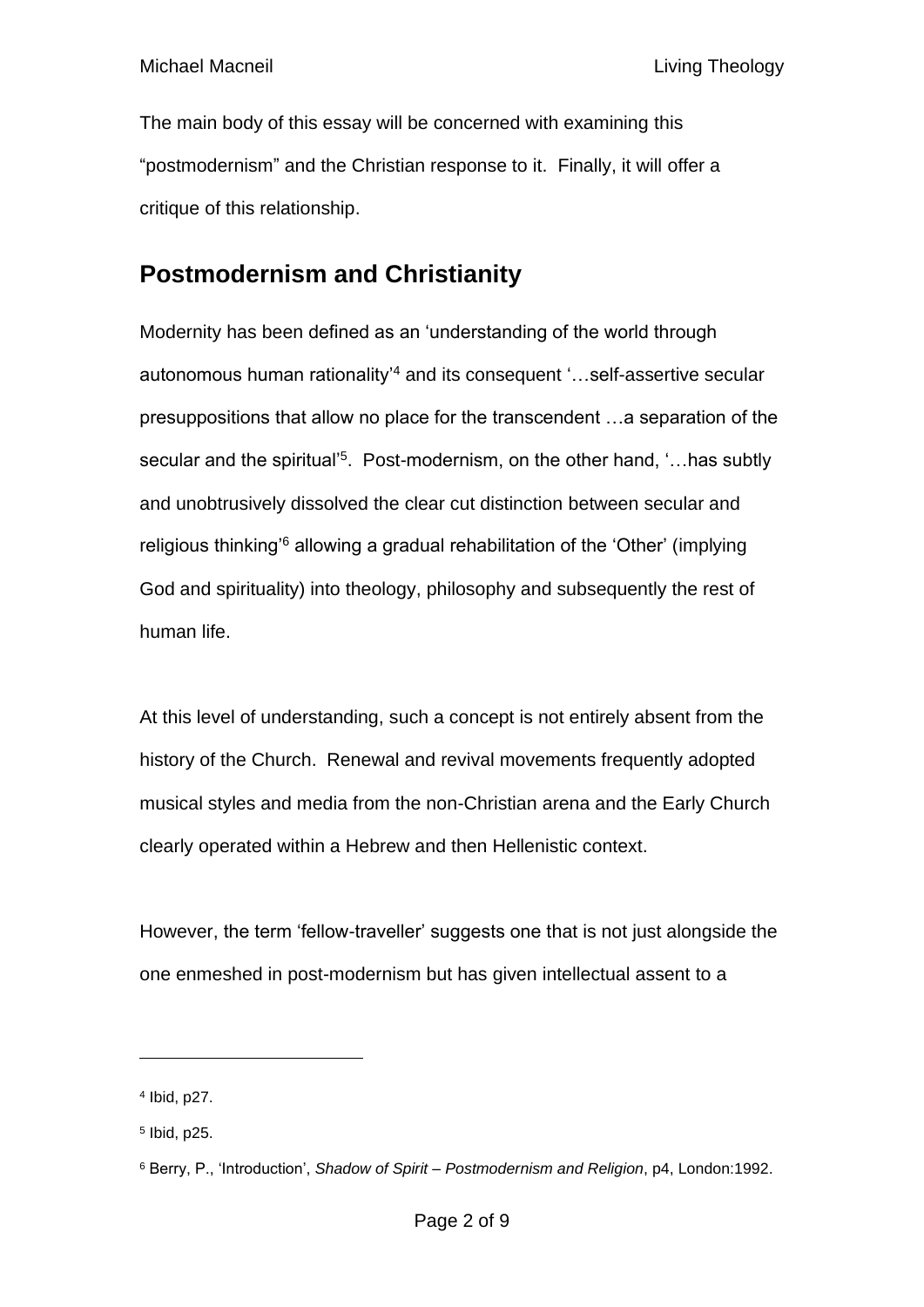greater or less degree the philosophical assumptions, ideas and methods of

post-modernism:

"…the emphasis shifts from a concern with the proclamation of an objective and universal truth to a concern with the subjective applicability of truth…"<sup>7</sup>

This is a necessary corollary as '…neo-orthodoxy has no helpful response to those who are attracted to other religions, which it is obliged to dismiss as distortions and perversions…'<sup>8</sup> . McGrath summarises the conceptual features of post-modernism in the following terms:

"…Post modernism is generally taken to be something of a cultural sensibility without absolutes, fixed certainties or foundations, which takes delight in pluralism and divergence, and which aims to think through the radical 'situatedness' of all human thought."<sup>9</sup>

The notion of "situatedness" has been particularly incorporated by some practitioners of Practical/Pastoral theology using the phrase 'context'<sup>10</sup>. It has gained a widespread acceptance within both Catholic and Protestant thinking.

However, philosophical postmodernism takes us far beyond this point.

Ferdinand de Saussure, the pioneer of postmodernism and practitioner in the

field of linguistics, asserted 'the end of the possibility of fixed, absolute

meanings'. His primary method is known as 'deconstruction':

<sup>7</sup> Gibbs and Coffey, p28.

<sup>8</sup> McGrath, A., *Christian Theology – An Introduction*, p108, Oxford:2004.

<sup>9</sup> Ibid., p112.

<sup>10</sup> West, M., Noble, G., Todd, A., *Living Theology*, pp21-31, London:1999.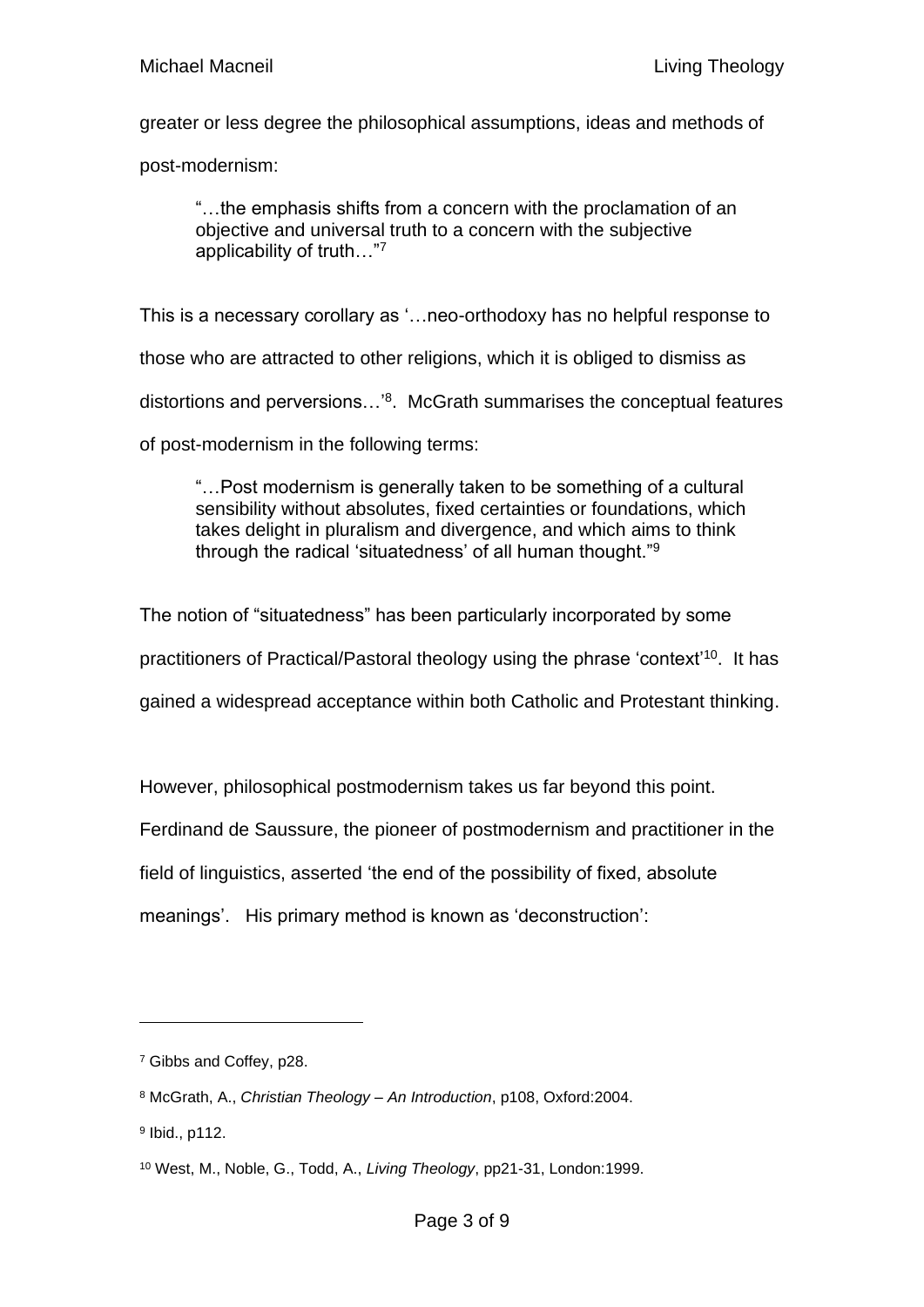"…the critical method which virtually declares that the identity and intentions of the author of a text are an irrelevance to the interpretation of it…no fixed meaning can be found in it…" 11

The use of 'centralising narratives' or 'metanarratives' that claim to have a universal application outside context are thus emphatically rejected. Thus, the notion that the biblical text can have a "meaning" is 'regarded with intense suspicion by post-modernism'. There is '…an elimination of the concepts of self, truth and meaning', instead there are 'polyvalent approaches [to scriptural interpretation]<sup>'12</sup>. In other words, its 'meaning' is private to the individual.

The consequence of this for doctrine and systematic theology is of course catastrophic. Indeed, post-modernists prefer to think in terms of 'a/theology' or 'anti-systematic' theology. All religions and all experiences are as equally valid. Any attempt to assert the primacy of one narrative over the other is considered authoritarian and fascist or, in the language of Western Europe, 'politically incorrect'. This is the philosophical basis to the echo in contemporary culture:

'…[they have] abandoned the illusive search for truth…they have redefined truth in terms of consensus and 'whatever works for you'…each individual has to create his or her own meaning and associate with others to increase his or her power base in a fragmented society…no meaning or purpose to life awaiting discernment at either the cosmic or the personal level…'<sup>13</sup>

<sup>11</sup> McGrath, op. cit., p113.

<sup>12</sup> McGrath, op.cit, pp112-115.

<sup>&</sup>lt;sup>13</sup> Gibbs and Coffey, p29.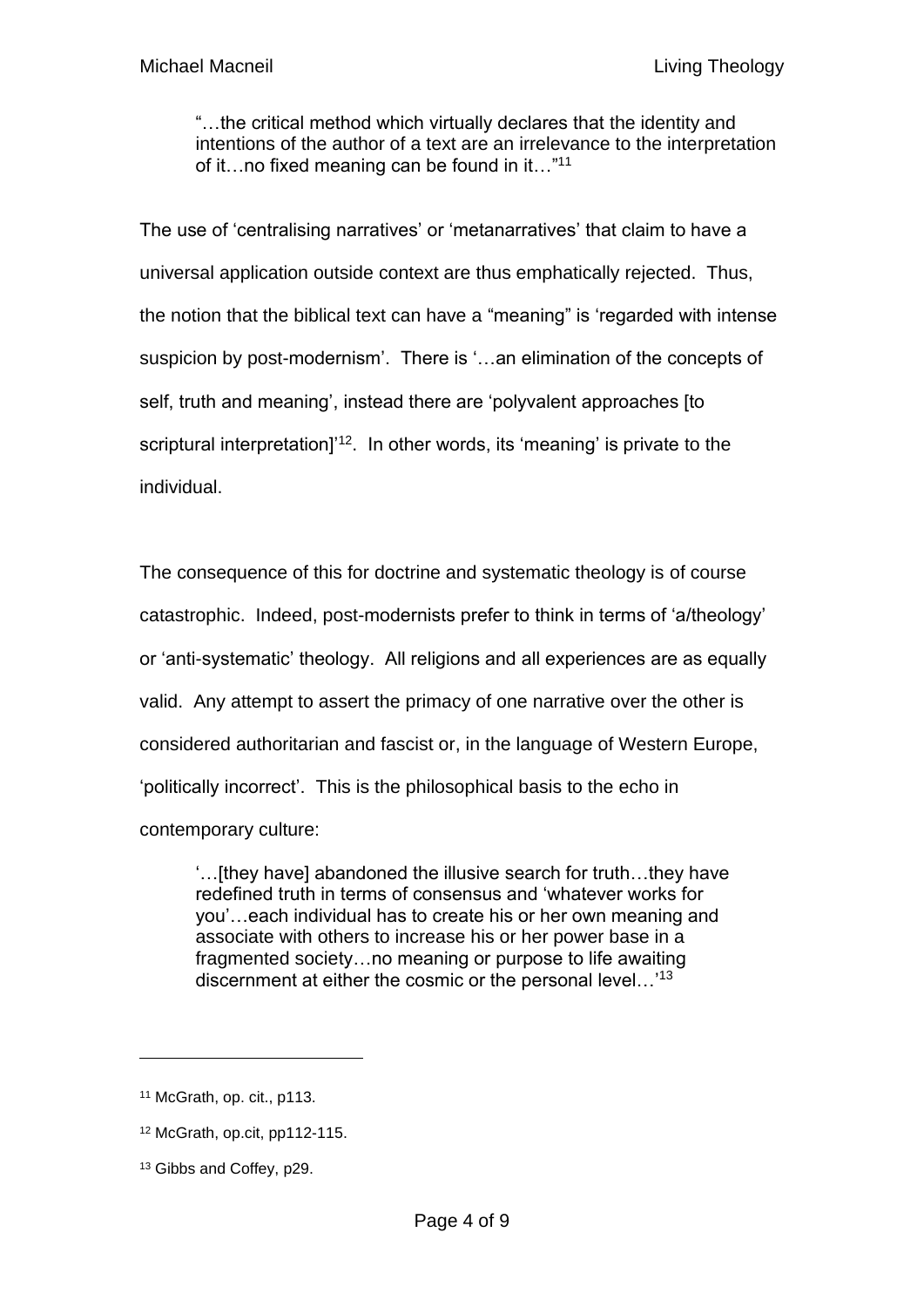However, all this is not necessarily a problem to the Christian witness. Gibbs

and Coffey, in many ways representative of a post-modernist movement

within Christianity, are enthusiastic at the opportunities this new 'openness to

explore alternative explanations of the world of experience' presents for

Christians. Even 'deconstruction' is seen as a potential ally:

"Deconstruction…questions the claims to truth made by unaided reason…in common with Christian convictions about…sin…it echoes the voice of prophetic judgement…breaking with rigid forms of scientific discourse…a potent ally for the Christian who wishes to reintroduce mystery into the human experience."<sup>14</sup>

The mode of postmodern evangelism then becomes one of 'infiltration' and

'sympathetic'<sup>15</sup> engagement:

"The witness walks with his or her companion to the rim of the abyss..with vulnerability and humility from the margins of society…post-modernists and Christians..side by side in recognising that neither has the power to determine the future, nor to see it with complete clarity or unrestricted vision…post-modernists look for honesty and authenticity...Post modern people will not tolerate any separation of the body, mind and will…a healthy corrective to the evangelical world view." 16

People are then edged gently towards a conversion, '[God], who is nudging them and beckoning them to kneel before the Cross of Christ as their means of access to the throne of God<sup>117</sup>. The phrase 'corrective to the evangelical world view' is a crucial one. Evangelicalism is seen as a rational response to a rational critique:

<sup>14</sup> Lundin, R., *The Culture of Interpretation*, p.15., Grand Rapids:1993.

<sup>15</sup> Gibbs and Coffey, pp32.

<sup>16</sup> Ibid., pp35-36, 165.

<sup>17</sup> Ibid., p165.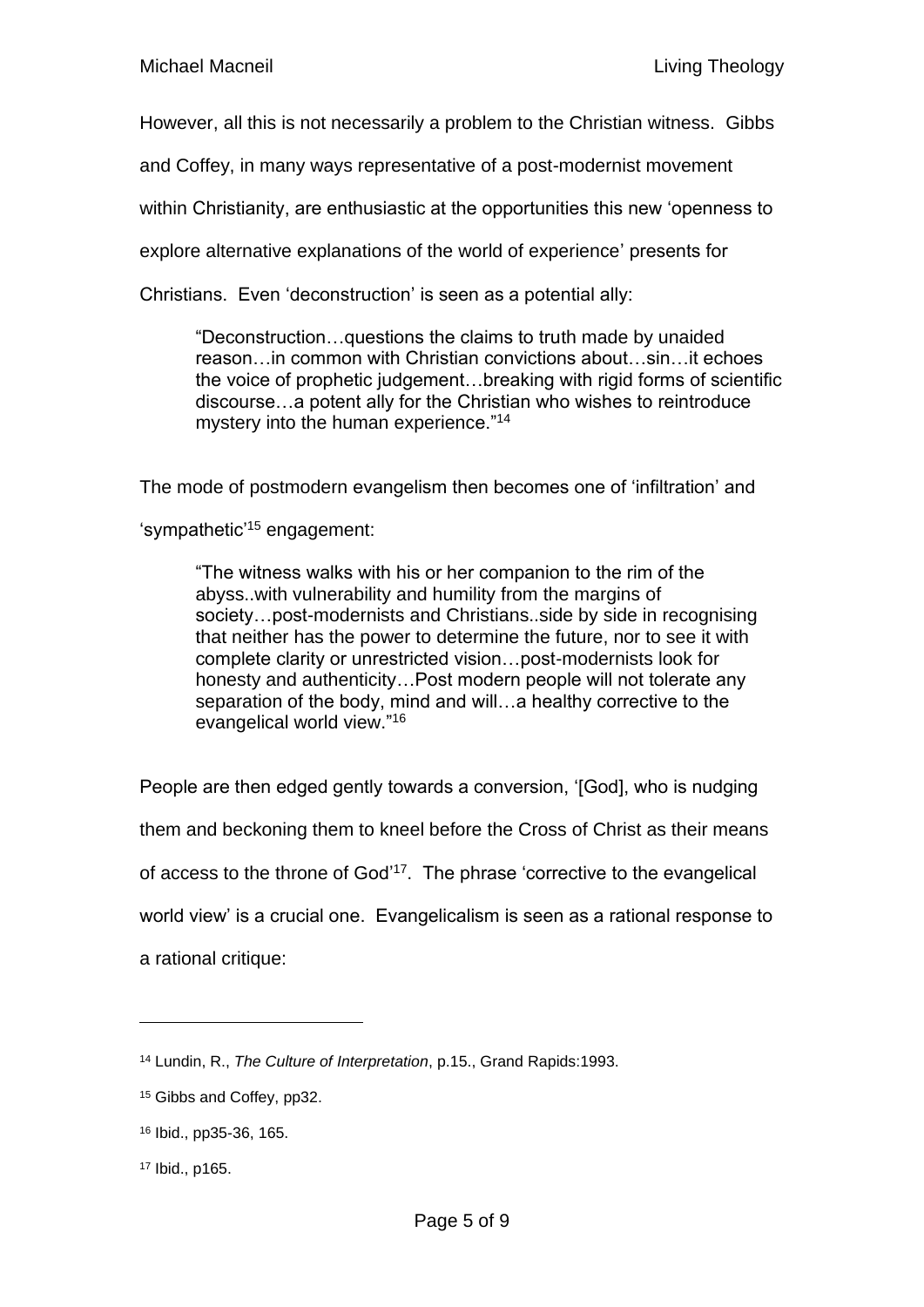"Post modern people are more likely to come to faith through experience…than through intellectual assent…But… the Church is now so secularised in their disbelief in the supernatural that they have nothing to say to a culture which…[is] spiritual."<sup>18</sup>

It is thus desperately in need of an overhaul for the new post-modern era. A new apologetics is required. The latter is the driver amongst the movement that may be called "post-evangelical" and is popularly associated as beginning with the publication of Tomlinson's, 'The Post-Evangelical'.

In some respects, as Tomlinson himself saw, this may be seen as a corrective to 'classical' evangelicalism in response to cultural post-modernism. There is a new readiness to engage in bars, clubs, nightclubs and poetry-reading groups presenting Jesus to the spiritual 'mix and match'<sup>19</sup> generation. There has been a reassessment of what constitutes the 'Word of God' with a Barthian "threefold" model used by Tomlinson<sup>20</sup> to reposition the importance of scripture. Consequently, post-evangelicals are much more willing to engage in sharing the experience rather than reasoned arguments from the scriptures:

"…[post modernists] are searching for a spirituality that works. These trends give us wonderful new opportunities for presenting the Christian message."<sup>21</sup>

London:2005.

<sup>18</sup> Richards, Y., 'A Spiritual Snapshot', *Evangelism in a spiritual age*, p14, London:2005.

<sup>19</sup> Gibbs and Coffey, p157.

<sup>20</sup> Tomlinson, D., *The Post Evangelical*, pp104-122, London:2002.

<sup>21</sup> Frost, R., 'Evangelism beyond the fringes', *Evangelism in a spiritual age*, p14,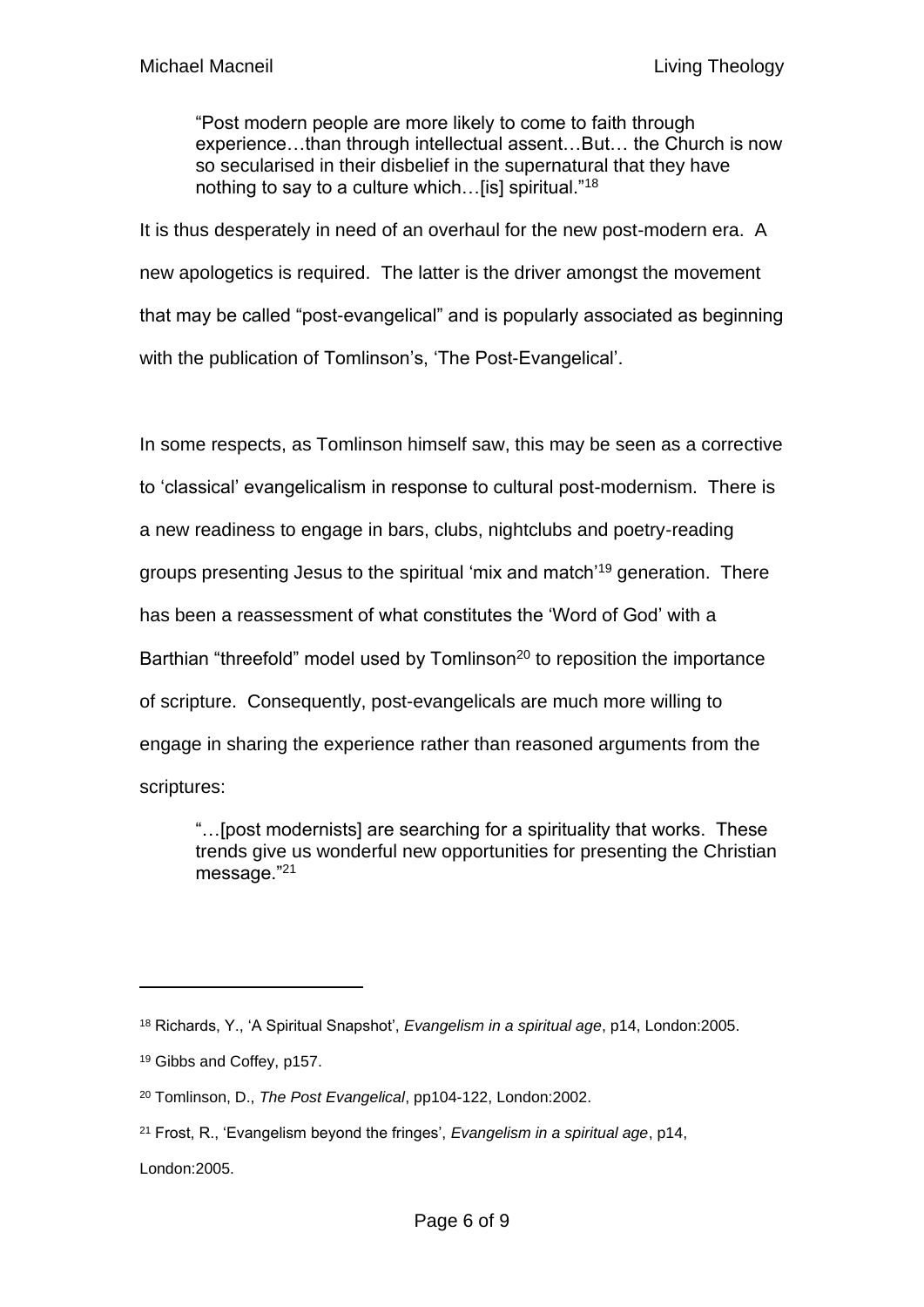# **Conclusion**

There can be little doubt following the arguments presented in the essay that post-modernism is seen as an opportunity for the Church to once again reengage on a more equal footing in the public realm. The obvious opportunities and the excellent dynamic and freedom provoked by the willingness of Christians to break out of the evangelical straight-jacket and to engage on a "spiritual and experiential" level are certainly welcome and positive ways of "living theology". Post-modernism has made Christians aware of their intellectual prejudices and highlighted the importance of "context" for witness.

However, the author would strongly disagree with the "fellow traveller" part of the proposition. Sampson rightly describes postmodernism as 'nihilism with a smile<sup>'22</sup>. Nihilism on the level of theology and the rationality of Man is most dangerous. Postmodernism rejoices in that it has broken free of the restraints of rational, reasoned debate. Indeed, there is a denial that such a debate can take place, there can be no claim to have arrived at 'truth'<sup>23</sup>. In contrast, Christianity has a Jesus asserting He was 'the Truth' and to ensure no one could possibly misinterpret what He meant, qualified it with the statement, 'no one comes to the Father except by me.' To deny, truth, is, the author would propose, an anti-Christ a/theology.

<sup>22</sup> Sampson, P., 'The Rise of Post-Modernity', *Faith and Modernity*, p30, Oxford:1994.

<sup>23</sup> Woods, T, *Beginning Postmodernism*, p29, Manchester:1999.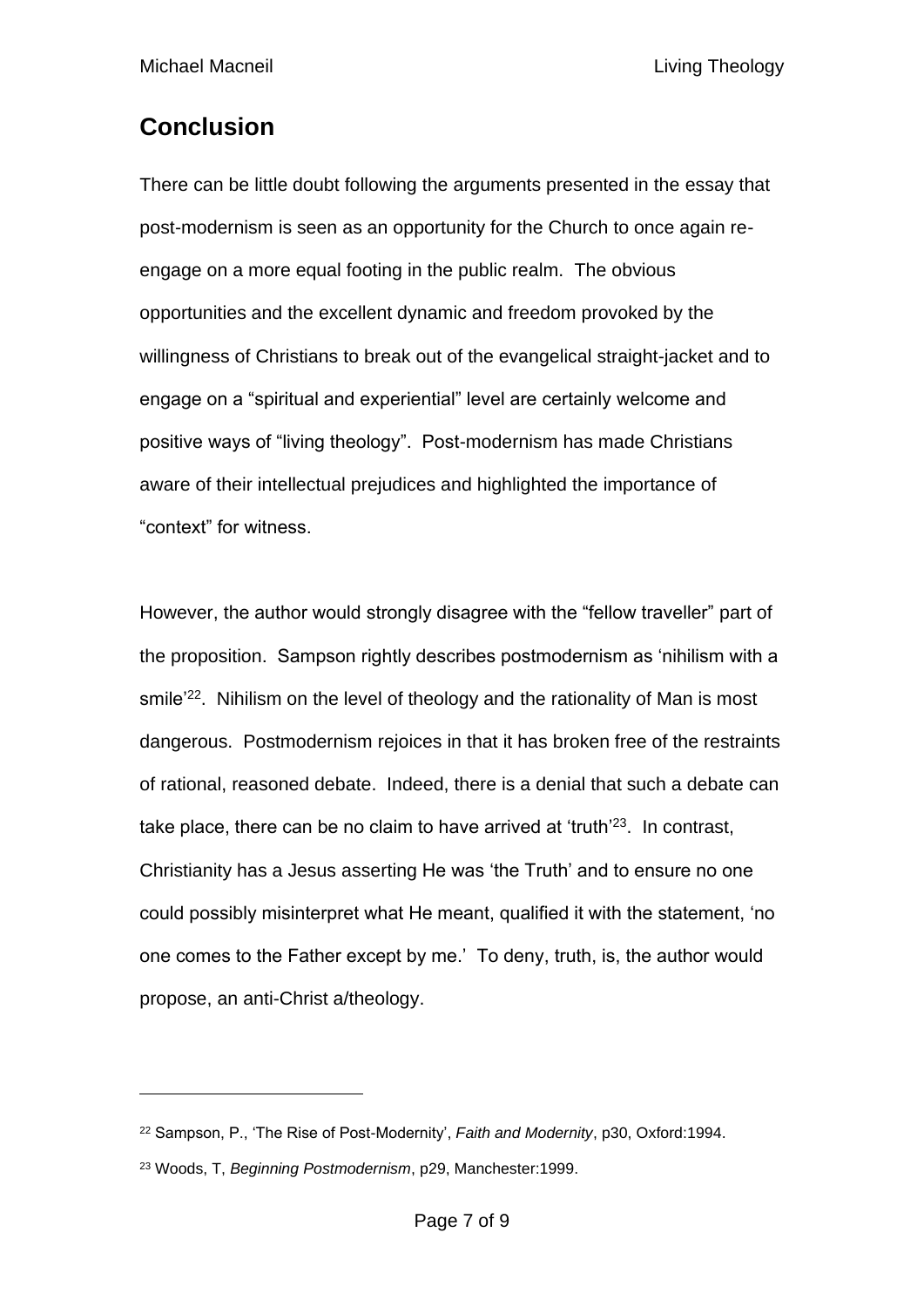Michael Macneil **Michael Macneil** Michael Macneil **Living Theology** 

Critically, 'Modernity' as described by so many Christian commentators is a misinterpretation<sup>24</sup>. 'Modernity' was not about secular humanism but the belief that the intellect of Man, as a gift of God, was able to bring order as an expression of the *imago Dei*. Modernity in the shape of Erasmus' Greek text unveiled God's Word and changed the world. To abandon Man's reason does not produce 'pluralism and divergence…[a] glorious and playful diversity'<sup>25</sup> but a harsh and cruel chaos.

A striking feature of our post-modern age is the inability of people, in particular Christians, to think deeply and rigorously. The Christians need to witness as those whom have thought and understand the nature of the supernatural power they experience rather than just "live in the moment". They are the ones where truly there is no discontinuity between body, mind (soul) and spirit.

1505 words.

<sup>24</sup> McGrath, p105.

<sup>25</sup> Ibid, pp112-113.